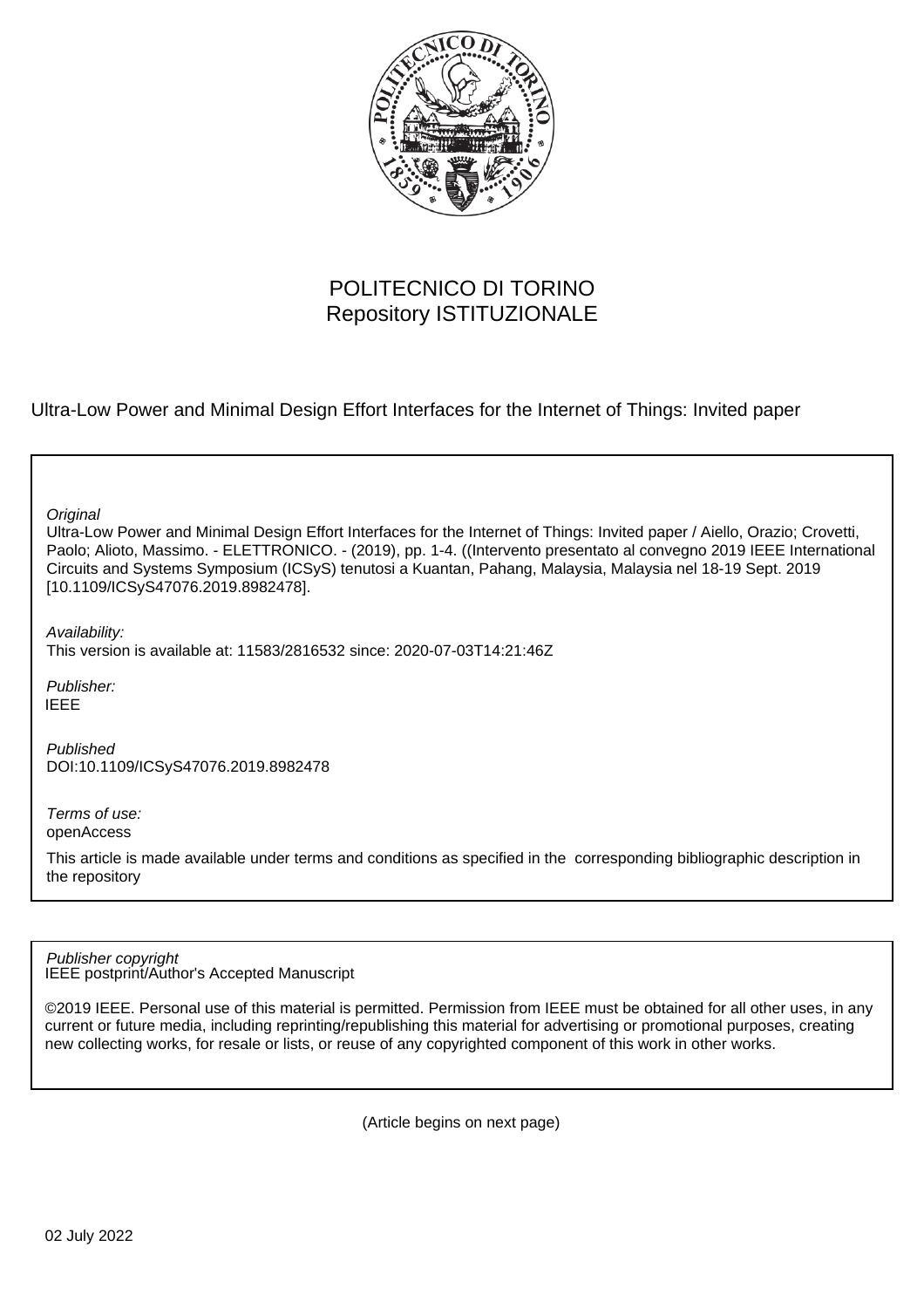# Ultra-Low Power and Minimal Design Effort Interfaces for the Internet of Things

*(Invited paper)* 

Orazio Aiello<sup>1,2</sup>, Paolo Crovetti<sup>1</sup>, Massimo Alioto<sup>2</sup> <sup>1</sup> DET, Politecnico di Torino, Torino, Italy, <sup>2</sup> ECE, National University of Singapore, Singapore orazio.aiello@ieee.org, paolo.crovetti@polito.it, malioto@ieee.org

*Abstract***— This paper reviews the results of recent researches aimed to extend the standard-cell based digital design flow to analog building blocks, so that to enhance scalability, reconfigurability and portability across technology nodes and to reduce design effort, time-to-market and costs. In this framework, the application of the proposed fully digital design approach to a wake up oscillator and to a Digital-to-Analog Converter, which are two building blocks widely employed in IoT sensor nodes, is illustrated in detail.** 

**Keywords—Fully-synthesizable, standard cell-based, technology portable, low design effort, low area, Wake-up oscillator, Digital-to-Analog Converter.** 

#### I. INTRODUCTION

Internet of Things (IoT), is the vision of a fully interconnected world where pervasive integrated electronic systems embedded in everyday life objects interact to collect, process and exchange useful information. Enabling the IoT faces technological challenges and relies on the possibility to integrate more and more complex functions in extremely compact, low cost, energy autonomous Systems-on-Chip (SoC) [1]. Thanks to technology scaling, described by the Moore's law as in Fig. 1, the density and complexity of integrated systems can be increased. However, feature-size shrinking only improves the performance in terms of speed, power consumption, and cost of digital ICs, while Analog ICs scarcely benefit from scaling [2]. As an example, Fig.2 shows how the area of analog fundamental building blocks such as Operational Transconductance Amplifier (OTA) and Bandgap Reference, have been negligibly affected by this trend while digital blocks like SRAM have continuously benefited from technological advances. In ten years, the same analog function is implemented in an area in which the number of digital building blocks that can be placed is more than 5x the number of blocks that were placed a decade before (from 63 kbit of SRAM in 2003 to 352 kbit in 2013).

The design of analog cells in low-voltage, aggressivelyscaled, mostly-digital technologies is more and more challenging because of reduced signal swing, worse matching and generally poor "analog" characteristics of nanoscale transistors. As a consequence, analog cells are progressively occupying a larger percentage of the die area in mixed-signal designs and are nowadays the main bottleneck - in terms of area and energy efficiency - which is limiting the further development, performance, and the costs of present day and future SoC solutions. In particular, the limitations in terms of integrability of analog functions in present day advanced CMOS technology is - and is going to become in the near future - a major obstacle to the development of SoC for



Fig. 1. Moore's Law with Voltage Supply scaling [1]



Fig. 2. Scaling of Analog ICs blocks as Operational Transconductance Amplifier (OTA), Bandgap and Digital ICs blocks as bit size of SRAM [2].

|                                                  | 2009   | 2014            | Yearly changes |
|--------------------------------------------------|--------|-----------------|----------------|
| <b>Computational Performance</b><br>(Normalized) |        | 57              | 125%           |
| <b>Tickness</b>                                  | 12.5mm | $\sim$ 8mm      | $-7%$          |
| <b>Battery Capability</b>                        |        | 1500mAh 2800mAh | 10%            |

Fig. 3. Phone's Improvements of Performance/Battery-Capacity/ Thickness [3].

emerging analog intensive IoT and "sensor fusion" applications like sensor arrays, wireless sensor networks and body area networks including implantable and wearable devices. Moreover, Fig. 3 shows that, despite the dramatic improvements in data processing, battery capability does not follow the same trend [3]. It means that the limitations of analog cells in terms of energy efficiency and low-voltage operation are getting more and more serious. In addition, the situation is even more critical for energy-autonomous systems intended to operate from energy harvested from the external environment, where operation from a not accurately fixed power supply should be targeted. However, IoT applications require high integration density, low power consumption and low unit cost, as well as analog interfaces for IoT devices typically do not require outstanding performance in term of signal-to-noise ratio, operation speed and bandwidth of stateof-the-art analog techniques.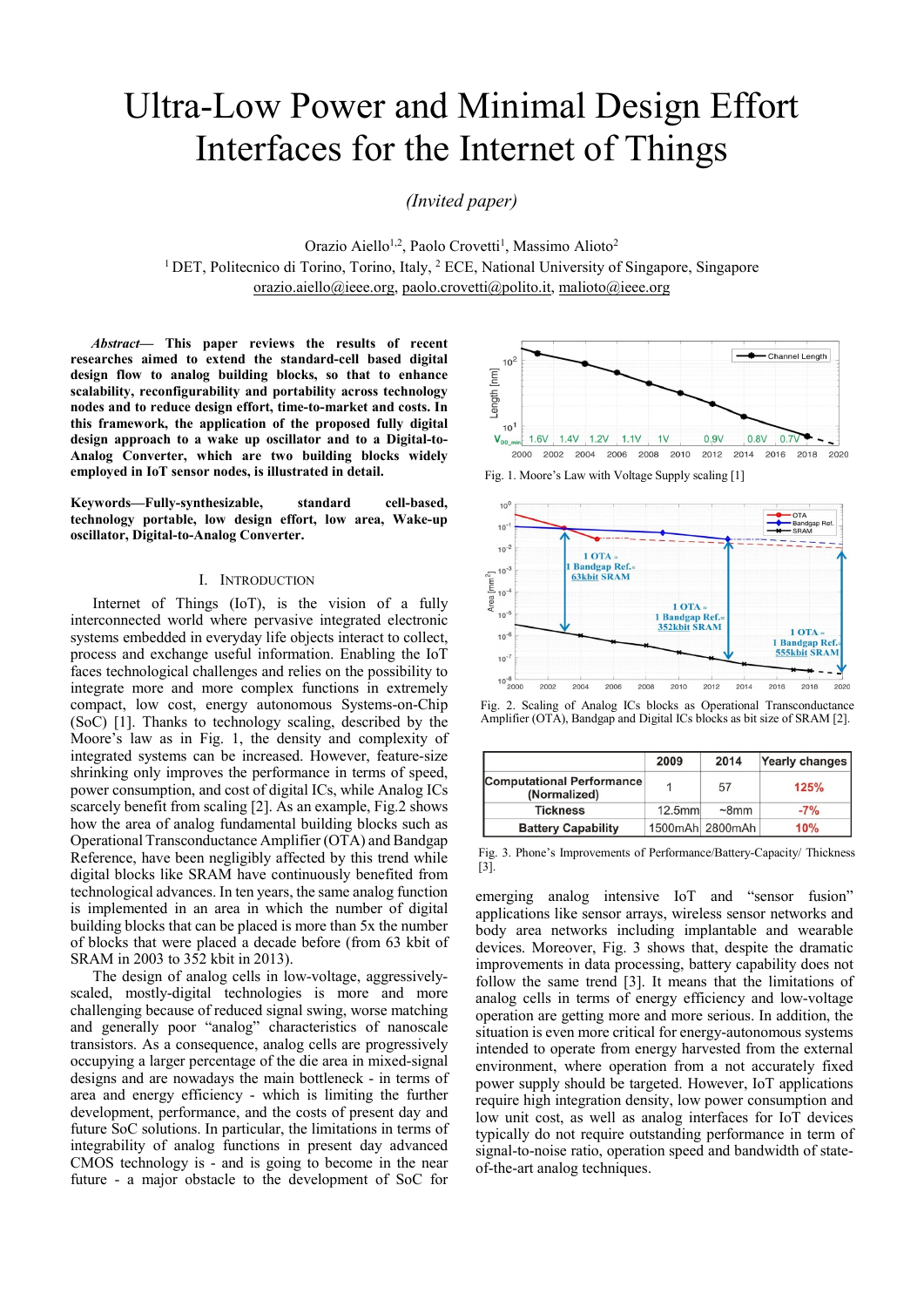This scenario moves researches on architectures and subsystems that drastically reduce the design effort and are technology scaling-friendly or portable. This paper deals with alternative IC design solutions to implement analog functions exploiting a digital (automated) design flow, scaling both dimensions and operating voltages [4] - [5]. This allows the low-cost integration of multiple interfaces for different sensors in the same SoC and allows operation from a very low, possibly not accurate power supply as those obtained from harvested energy.

#### II. STATE-OF-THE-ART

The efforts of analog-mixed signal IC designers aim in finding the best trade-offs among speed, noise and power consumption. As analog building blocks and digital counterparts co-exist in any System-on-Chip, analog ICs are forced to conform to the evolution of digital ICs. Moreover, the power consumption of analog ICs (static consumption) is becoming even more important as CMOS technology scales to 5nm.

Digital-assisted analog ICs for the calibration and on-line correction of mismatch and other errors (i.e. in Analog-to-Digital Converters - ADCs) were developed in the last decade. Nevertheless, the interest toward analog solutions where the interaction with the digital part is more and more pervasive and whose operation concept is more and more digital in itself has been constantly increasing in recent years. In this perspective, ADCs [6], phase-lock loops [7] and class-D amplifiers [8] with a highly digital architecture, that provide better performance at lower supply voltages and area, have been proposed. A new paradigm in analog cell design that exploits design methodologies that are essentially digital has gained considerable interest in the last two years. A first digital-in-concept implementation of a Differential Stage was proposed in [9]. A tentative of digital Bandgap Reference in [10] continues to be mostly analog while another proof-inconcept digital prototype has been conceived [11]-[12].

While previous attempts towards "mostly-digital" analog IC design have been reported in the last years [6]-[12] the goal of the design approach discussed in this paper is to systematically re-think analog functions in ICs in digital terms in order to conceive and implement IC analog building blocks by means of a fully synthesizable design approach. This to exploit the automated digital tool to design analog (traditionally custom) building blocks. An example is the automatized design approach employed to conceive analog comparison using only standard cells (logic gates) [13].

This paper deals with two crucial building block in IoT sensor node as a wake-up oscillator and a Digital-to-analog Converter. The features of the first pW-range wake-up oscillator for IoT sensor nodes able to operate from 0.3V to 1.8V, avoiding the traditional need of additional powerhungry voltage regulation is described in Section III. Then in Section IV, the properties of the first fully synthesizable Digital-to-analog Converters (DACs) are considered.

#### III. WAKE-UP OSCILLATOR IN DLS LOGIC

Slow oscillators that periodically wake up IoT sensor nodes are fundamental building blocks in heavily duty cycled integrated systems that achieve very low power consumption



Fig. 4. Wake-up oscillators for duty-cycled sensor nodes, and peripheral circuitry necessary for their operation (e.g., voltage regulator, reference).



Fig. 5. Gate-level architecture of the proposed wake-up oscillator.

by staying in sleep mode for most of the time, while periodically waking up to perform the intended task as depicted in Fig. 4. Existing ultra-low power oscillators generally need always-on supply voltage regulation and temperature-compensated current reference to achieve adequate stability of frequency and power. These ancillary IC cells contribute to overall wake-up oscillator power consumption. Moreover, being always on, such power consumption sets the very minimum power consumption of any IoT sensor node under practical duty-cycles.

In order to address this issues, the proposed oscillator [14]- [16] can work stand-alone, with no further voltage or current reference and with a low frequency sensitivity to the supply voltage. Thus, the actual power consumed by the always-on oscillator, and hence by the entire system is drastically reduced. As represented in Fig. 5, the circuit solution is based on a compact architecture composed by a capacitor C and 9 logic gates implemented in the Dynamic Leakage Suppression (DLS) logic style [17]. The oscillator can be classified into 3 sub-blocks: an enabler made by two 2-input NAND; a hysteresis voltage comparator composed by 2 inverter and a regenerative buffer. The oscillation is foundout by the periodic (dis)charge of the on-chip flying capacitor  $C$  exploiting the features of the DLS logic gates. Where the puller of the pull-up (see the pull-up (which is a state-to-<br>
where the pull-down) network consists of the right of the pull-up (pull-down) network consists of the right of transisting the pull-of transistor and

#### *A. Dynamic Leakage Suppression (DLS) Logic*

The DLS Logic [17] (also know as Ultra-Low-Power - ULP logic style [18]) was proposed to reduce the OFF power well below the regular transistor leakage (i.e., at zero gate-source voltage), although at the cost of drastically reduced speed. The schematic of a DLS inverter gate is depicted in Fig. 6.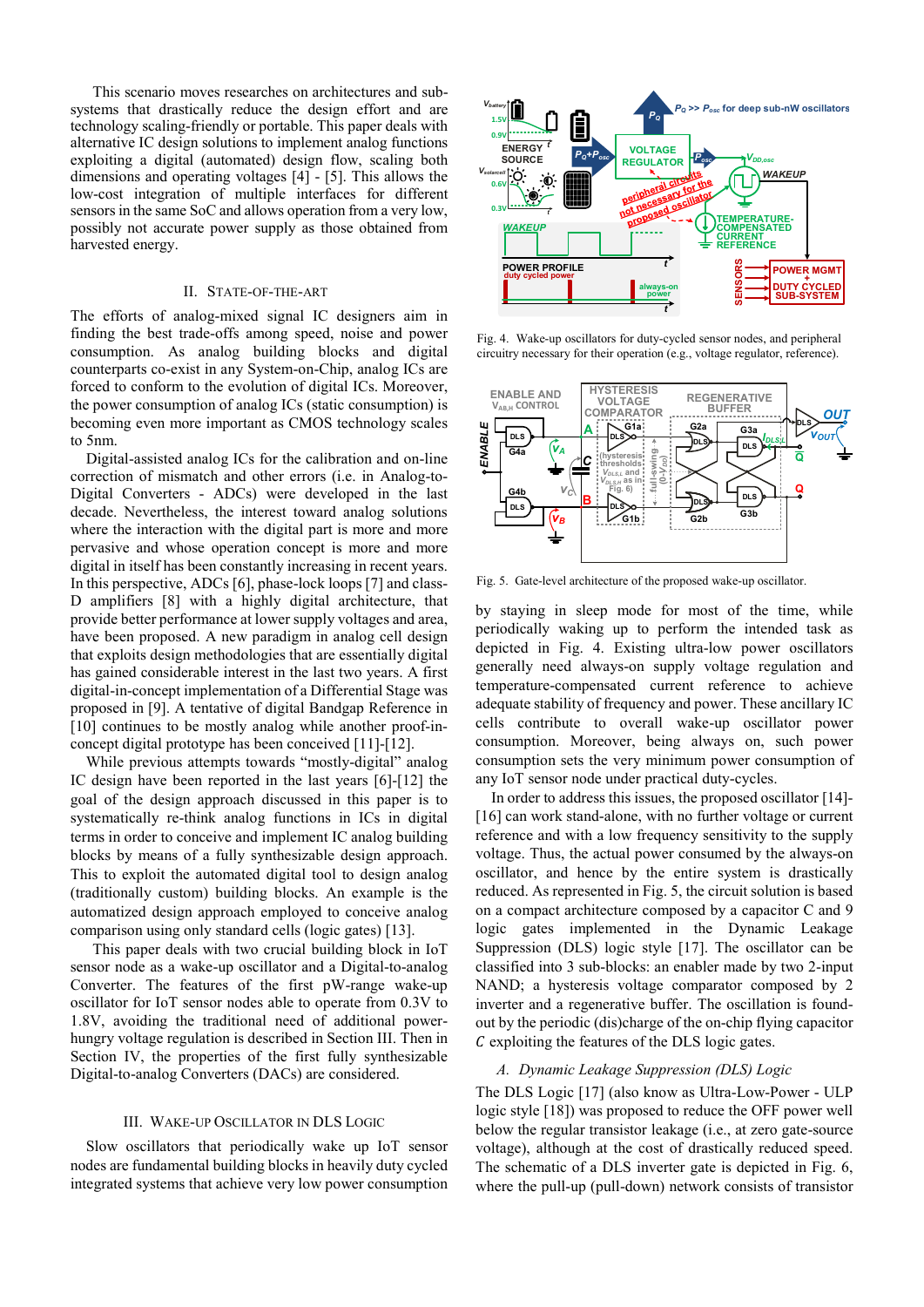

Fig.6. Circuit analysis of the DLS inverter gate at a) high and b) low output, c) static transfer curve characteristics, d) hysteresis windows amplitude over the power supply.

MPU (MPD) as in a standard CMOS inverter gate. In general, the DLS pull-up and pull-down networks in any cell are the same as standard CMOS cells. Differently by standard CMOS logic gates, the DLS ones include an NMOS header transistor MN and a PMOS footer MP, whose gate terminal is driven by the cell output, thus creating a feedback loop. Regarding the standby current drawn by DLS logic gates, Fig. 6a shows that a low input turns off MPD and sets the output high, which in turn switches off the PMOS footer MP. Since the drain currents of MPD and MP are equal, the voltage  $V_r$ of their common node  $X$  settles to a value that is close to  $V_{DD}/2$  [17]-[18]. This translates into a negative gate-source (source-gate) voltage in MPD (MP) around  $-V_{DD}/2$ , and hence operation in super-cutoff. Dual considerations hold for a high input, which determines super-cutoff operation in MN and MPU as shown in Fig. 6b. This explains why the OFF current of DLS logic gates is 2-3 orders of magnitude below the regular leakage current and in the order of 10fA/gate in 180nm CMOS [17].

The positive feedback loop in DLS logic also introduces hysteresis in the static transfer characteristics as shown in Fig. 6c. Interestingly, from the plot of the hysteresis thresholds versus  $V_{DD}$  in Fig. 1d, both DLS thresholds weakly depend on $V_{DD}$ . In detail, the low hysteresis threshold  $V_{DLS,L}$  exhibits a very low supply sensitivity of 10 mV/V over the wide supply voltage range from 1.8 V down to 0.3 V.

The above interesting properties make DLS logic very well suited for wake-up oscillators. First, the current delivered to the load by DLS gates is very small (pA range), allowing Hz-range operation with small on-chip capacitors, and hence low area. Second, the transistor ON current is rather insensitive to  $V_{DD}$ , and permit to eliminate the voltage regulator. Similarly, the hysteresis thresholds of DLS logic gates are relatively independent of the supply voltage, and can hence be leveraged to create a stable switching threshold that sets the oscillation frequency, as routinely required by relaxation oscillators. Third, the dominant standby current drawn by the DLS logic style is also relatively voltageindependent, which avoids the traditional drastic increase in the power consumption, when  $V_{DD}$  is increased from subthreshold to nominal voltage.

### IV. FULLY-SYNTHESIZABLE DIGITAL-TO-ANALOG **CONVERTER**

The proposed DACs significantly reduce the design effort compared to conventional analog design styles as they are based on digital standard cells approach. This allows the new DAC to meet the constraints imposed by tightly area- and power-constrained systems, and to address the related challenges in terms of resiliency, power-resolution scalability, low-voltage operation, area efficiency and design effort [19]-[20].

Conventional DACs suffer from catastrophic failure when the rated clock frequency  $f_{\text{max}}$  is exceeded, or  $V_{DD}$  falls below the minimum voltage  $V_{DD,min}$  (as depicted in Fig. 7). Indeed, operation beyond  $f_{\text{max}}$  causes timing violations in digital blocks, and exceeds the bandwidth and the slew rate specifications in analog circuits. Similarly, operation below  $V_{DD,min}$  causes timing failures in digital circuits at a given frequency, and pushes transistors out of the intended operating region in analog circuitry. On the contrary, the intrinsic digital nature of the proposed DACs have shown resiliency against clock frequency and voltage variations [19]. Such as graceful degradation under  $V_{DD}$  and  $f_{\text{max}}$  overscaling is related to how the Digital to analog conversion is addressed. The proposed DAC is based on the Dyadic Digital Pulse Modulation (DDPM) [21] sketched in Fig. 8.



Fig. 7. Catastrophic vs. graceful degradation in digital-to-analog converters.